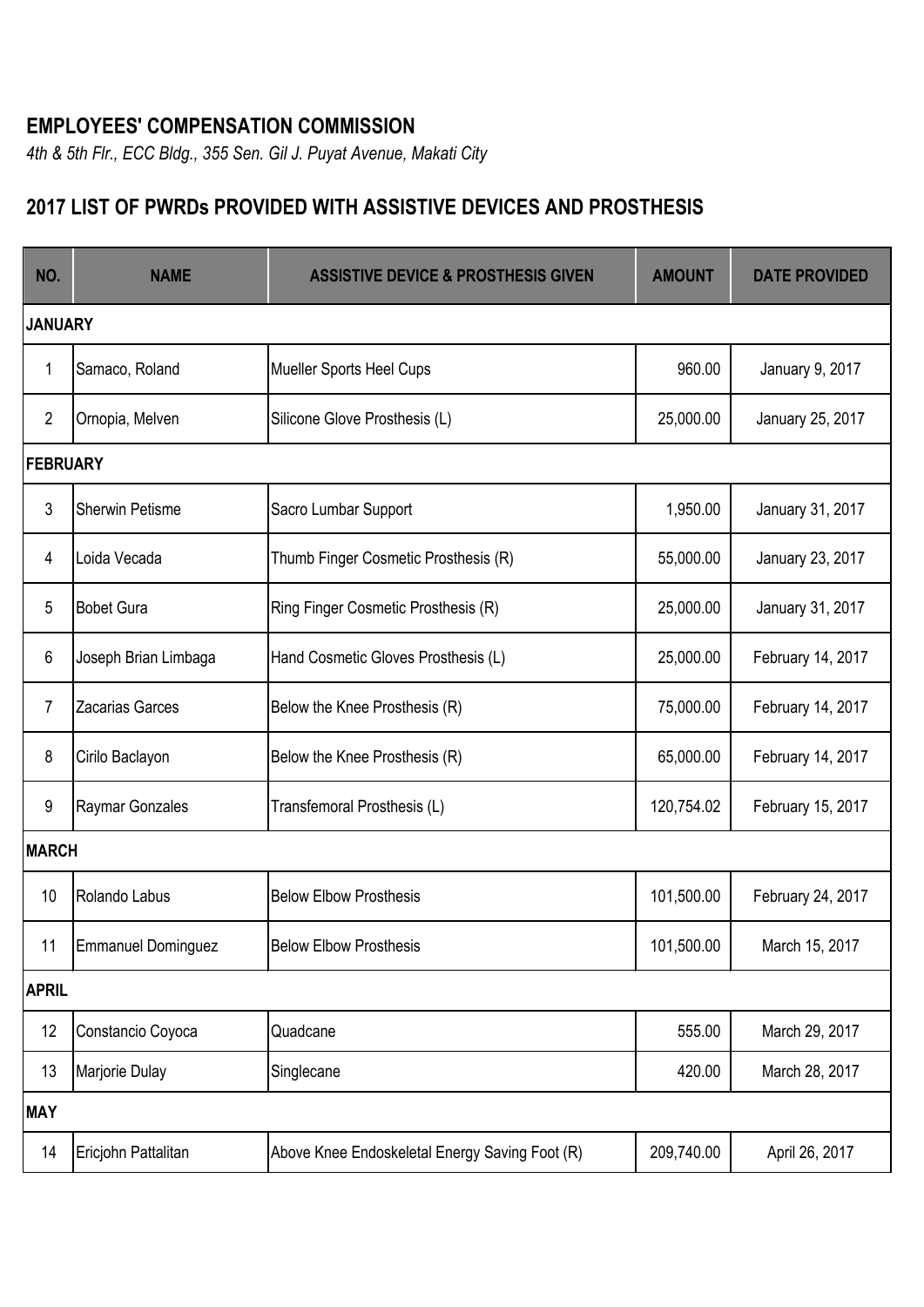| NO.              | <b>NAME</b>                    | <b>ASSISTIVE DEVICE &amp; PROSTHESIS GIVEN</b>     | <b>AMOUNT</b> | <b>DATE PROVIDED</b> |  |  |  |
|------------------|--------------------------------|----------------------------------------------------|---------------|----------------------|--|--|--|
| 15               | Joselito Mariano               | <b>Bilateral Upper Extremity Prosthesis (L)</b>    | 295,360.00    | April 26, 2017       |  |  |  |
| 16               | Robert Negrillo                | Silicone Hand Glove Prosthesis (R)                 | 25,000.00     | May 24, 2017         |  |  |  |
| 17               | James Edrama                   | Silicone Finger, left (2nd, 3rd, 4th 5th digit)    | 92,115.87     | May 15, 2017         |  |  |  |
| 18               | <b>Rustine Pamintuan</b>       | Partial Hand Prosthesis (L)                        | 61,892.00     | March 30, 2017       |  |  |  |
| <b>JUNE</b>      |                                |                                                    |               |                      |  |  |  |
| 19               | Jerry Aralar                   | Below Knee Prosthesis (L)                          | 70,000.00     | May 24, 2014         |  |  |  |
| 20               | Jomar Alaurin                  | <b>Aluminum Crutches</b>                           | 1,000.00      | June 01, 2017        |  |  |  |
| 21               | Junwill Carmelo                | Transtibial prosthesis-Endolite (Bilateral: L & R) | 359,126.67    | June 21, 2017        |  |  |  |
| <b>JULY</b>      |                                |                                                    |               |                      |  |  |  |
| 22               | Alan Galamgam                  | <b>Wrist Brace</b>                                 | 790.00        | March 06, 2017       |  |  |  |
| 23               | <b>Reymart Aguilar</b>         | <b>Functional Left Hand Prosthesis</b>             | 94,500.00     | June 30, 2017        |  |  |  |
| 24               | Rowell Garcia                  | <b>Functional Right Hand Prosthesis</b>            | 94,500.00     | June 30, 2017        |  |  |  |
| 25               | Louie Giray                    | <b>Quad Cane</b>                                   | 500.00        | June 29, 2017        |  |  |  |
| 26               | Sixto Castillo, Jr.            | Below Knee Prosthesis (R)                          | 69,500.00     | July 14, 2017        |  |  |  |
| 27               | Calixto Pamplona               | Below Elbow Prosthesis (L)                         | 111,000.00    | July 17, 2017        |  |  |  |
| 28               | Norjean Samanon                | Hand Prosthesis (R)                                | 116,000.00    | July 17, 2017        |  |  |  |
| <b>AUGUST</b>    |                                |                                                    |               |                      |  |  |  |
| 29               | Erwin Wagan                    | Below Elbow Prosthesis (R)                         | 100,000.00    | August 02, 2017      |  |  |  |
| 30               | Jason Hermoso                  | Below Elbow Prosthesis (R)                         | 94,500.00     | August 03, 2017      |  |  |  |
| 31               | Joel De Castro                 | Wrsit Splint (R)                                   | 2,195.00      | May 09, 2017         |  |  |  |
| 32               | Vergelio Dayon                 | Orthosis                                           | 20,000.00     | August 07, 2017      |  |  |  |
| 33               | Rosenda Rola                   | Quad Cane                                          | 555.00        | August 04, 2017      |  |  |  |
| <b>SEPTEMBER</b> |                                |                                                    |               |                      |  |  |  |
| 34               | <b>Christian Bobis</b>         | Transfemoral Prosthesis (L)                        | 71,345.39     | September 11, 2017   |  |  |  |
| 35               | <b>Richard Guialel Kamensa</b> | Above Knee Prosthesis (L)                          | 147,500.00    | September 21, 2017   |  |  |  |